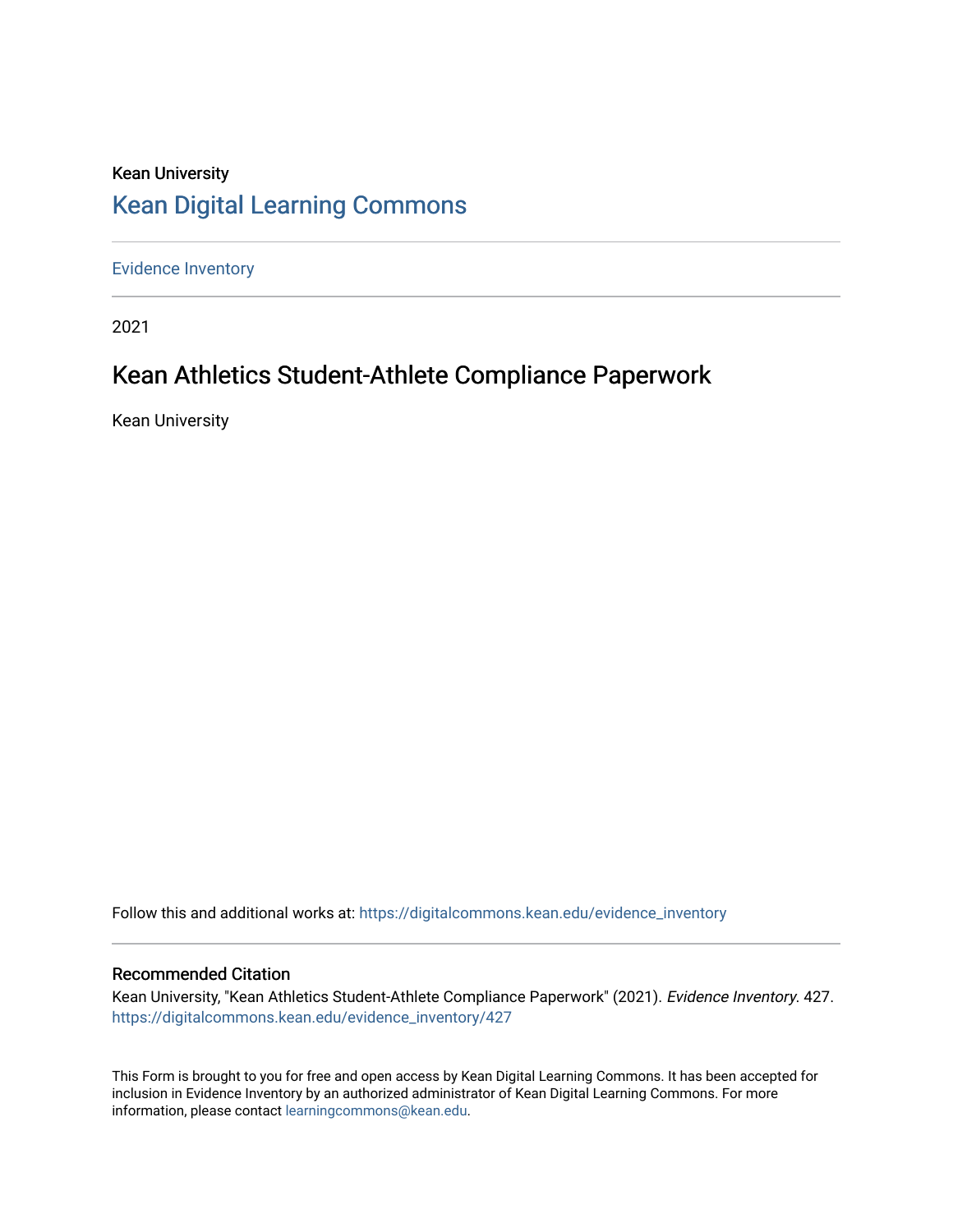## Kean Athletics Student-Athlete Compliance Paperwork

### Abstract

Compliance documents for all Kean student-athletes that is to be completed in accordance with all Kean Athletics and NCAA guidelines.

### Keywords

Athletics, NCAA, Compliance, Student-Athlete

This form is available at Kean Digital Learning Commons: [https://digitalcommons.kean.edu/evidence\\_inventory/427](https://digitalcommons.kean.edu/evidence_inventory/427)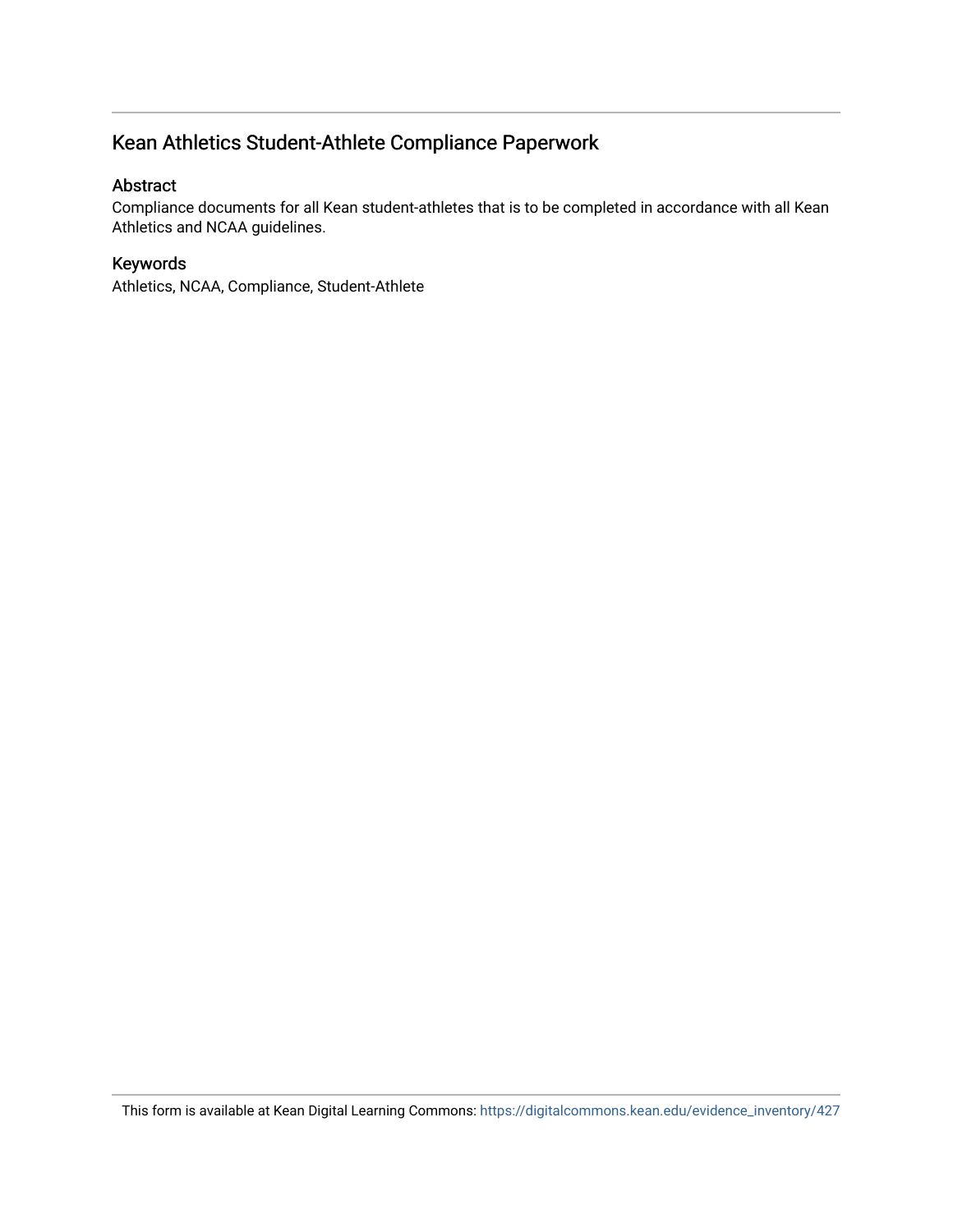#### **Form No. 21-3c Student-Athlete Statement – NCAA Division III Academic Year 2021-22**

| W |
|---|
| ® |

| †or: | Student-athletes. |  |
|------|-------------------|--|
|      |                   |  |

**For:** Student-athletes.<br> **Action:** Sign and return to your director of athletics.

**Due date:** Before your first competition each year.<br>**Required by:** NCAA Constitution 3.2.4.5 and NCAA Division III Bylaw 14.1.3.

**Purpose:** To assist in certifying eligibility.<br>**Effective Date:** The effectiveness of this NCAA

Effective Date: The effectiveness of this NCAA Division III Student-Athlete Statement shall begin on the date of your signature and, unless terminated earlier in accordance<br>with Part IX below, will continue until the earli NCAA collegiate athletics.

| Home address (street or P.O. Box)                                        | Home city, state, and zip code |  |
|--------------------------------------------------------------------------|--------------------------------|--|
| Date of birth                                                            | Current age in years           |  |
| Institution attending in academic year 2021-22                           |                                |  |
| Sports)                                                                  |                                |  |
| If different than above, institution attended in academic year 2020-2021 |                                |  |

Division III Bylaw 14.1.3.a provides that, before participation in intercollegiate competition each academic year, a student-athlete shall sign a statement in a form prescribed by the Management Council in which the studen to intercollegiate and professional athletics competition under the Association's governing legislation. This is the annual form prescribed by the Management Council and it includes the following ten parts:

| <b>General Statement Concerning Eligibility</b>               |
|---------------------------------------------------------------|
| <b>FERPA/HIPAA Consent</b>                                    |
| Amateurism                                                    |
| <b>Drug Tests</b>                                             |
| <b>Sports Wagering</b>                                        |
| <b>Academic Eligibility Information (First-Year Only)</b>     |
| <b>Other Prior Violations</b>                                 |
| <b>Information Pertaining to Future Transfer</b>              |
| <b>Termination/Survivability of Student-Athlete Statement</b> |
| <b>Student-Athlete Signature</b>                              |
|                                                               |

Bylaw 14.1.3.1 provides that a failure to complete and sign the annual eligibility statement shall result in the student-athlete's ineligibility for participation in all intercollegiate competition. Accordingly, you must l complete the information above and sign all parts below in order to be eligible to participate in intercollegiate competition.

Before you sign this form, you should read the eligibility provisions of the NCAA Division III Manual or the Summary of NCAA Regulations, or another similar outline or summary of NCAA regulations, in each case in the form provided to you by your director of athletics. You are responsible for knowing and understanding the application of all NCAA Division III regulations related to your eligibility. If you have any questions, you should<br>

The conditions that you must meet to be eligible and the requirement that you sign this form are indicated in the following articles and regulations of the Division III Manual: NCAA Bylaws 10 (Ethical Conduct), 12 (Amateur

#### **If you have questions you may contact the NCAA directly at 317-917-6222.**

#### **PART I: GENERAL STATEMENT CONCERNING ELIGIBILITY.**

I affirm the following:

- 1. My current institution identified above has provided me with a copy of the Summary of NCAA Regulations, or another similar outline or summary of the eligibility regulations of the Division III Manual, and my director of athletics (or his or her designee) provided me with an opportunity to ask questions about those materials.
- 2. I have knowledge of and understand the application of the Division III regulations as they relate to my eligibility to participate in intercollegiate athletics.
- 3. To the best of my knowledge, I meet the eligibility requirements to participate as a student-athlete in NCAA Division III collegiate athletics including those related to ethical conduct, amateurism, recruiting, eligibil
- 4. I understand that if I sign this statement falsely or erroneously it will result in a violation of NCAA regulations regarding ethical conduct which will jeopardize my eligibility to participate in intercollegiate athlet

#### **PART II: FERPA/HIPAA CONSENT.**

#### **1. Required FERPA Consent – Institutional Education Record Disclosure for Eligibility Purposes.**

I understand that education records are protected by the Family Educational Rights and Privacy Act of 1974 as the same may be amended from time to time (FERPA) and may not be disclosed without my consent. I agree that my current institution identified above may disclose this form, the other education records information described in items (a)-(k) below, and any other documents or information related thereto, to its conference (if any), the NCAA, and their respective authorized agents solely for the purpose of permitting those authorized recipients to evaluate, determine and/or confirm my eligibility for any aspect of participation in NCAA intercollegiate athletics and related programs:

- a. Results of drug tests administered by the NCAA, its authorized agents or my current institution identified above, and related information and correspondence including, without limitation, the information provided in Part IV below;
- b. Results of drug tests administered by a non-NCAA national and international sports governing body including, without limitation, the information provided in Part IV below;
- Any transcript from your high school, the identified institution, or any junior college or any other four-year institution you have attended;
- Pre-college test scores, appropriately related information and correspondence (e.g., testing sites and dates and letters of test-score certification or appeal) and where applicable, information relating to eligibility for or conduct of nonstandard testing;
- Graduation status;
- f. Your social security number and/or student identification number;
- g. Race and gender identification;
- h. Diagnosis of any education-impacting disabilities:
- Accommodations provided or approved and other information related to any education-impacting disabilities in all secondary and postsecondary schools;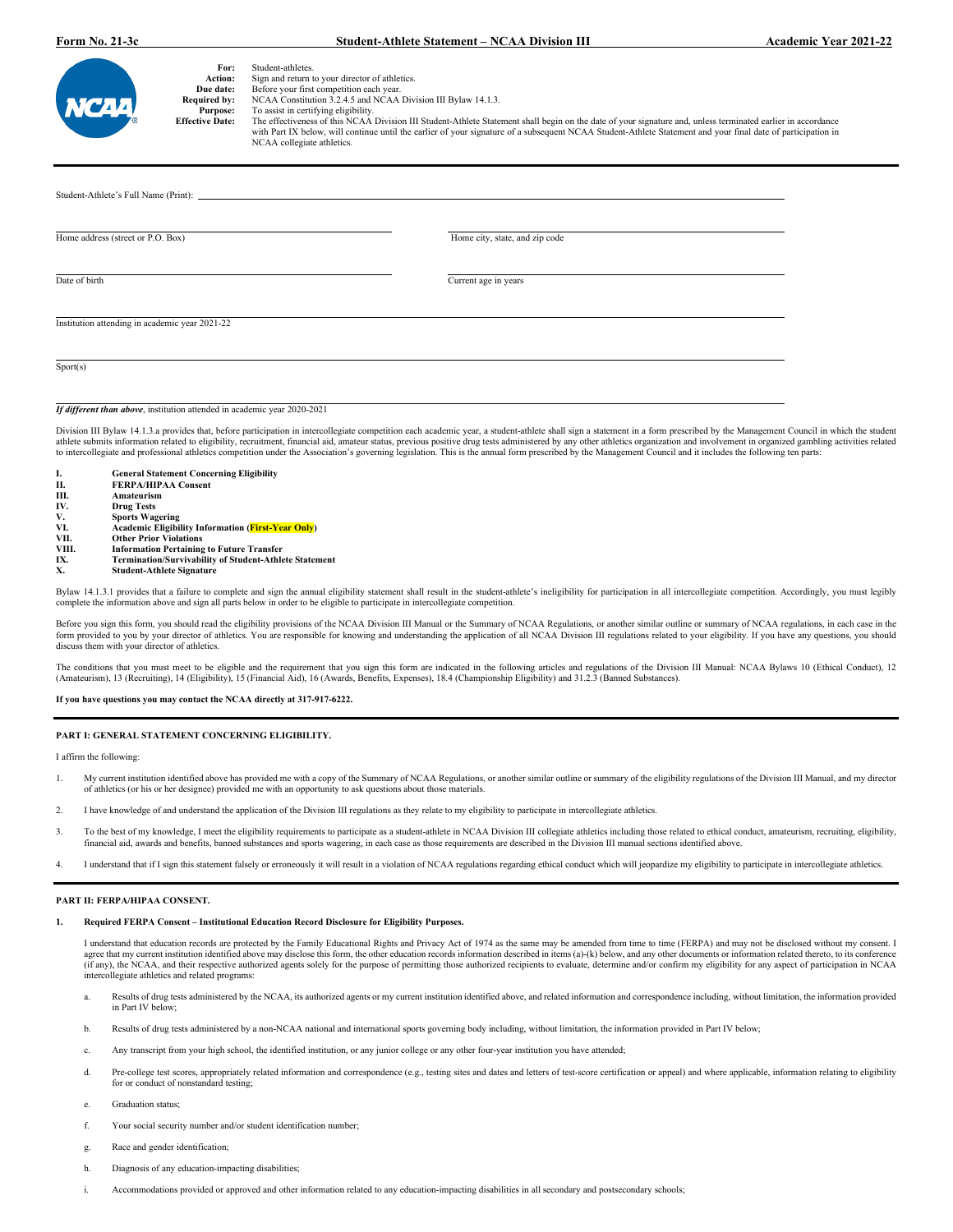- j. Records concerning your financial aid; and
- k. Any other materials or information disclosed by you or otherwise received pertaining to your NCAA eligibility.

#### **2. Required HIPAA Consent – Institutional Health Care Disclosure for Eligibility Purposes.**

I understand that certain of my health-related information is protected by the Health Insurance Portability and Accountability Act of 1996 as the same may be amended from time to time (HIPAA) and may not be disclosed without my consent. I agree that my current institution identified above, and any of its physicians, athletic trainers and other agents, as well as any health care organizations and medical personnel that may be<br> such information pertains to my participation in collegiate athletics including, without limitation, any information regarding any injury, illness or any diagnosis, or any treatment or management of any injury or illness, related to or affecting my training for and participation in intercollegiate athletics, for the sole purpose of evaluating, determining and/or confirming my eligibility for any aspect of participation in NCAA intercollegiate athletics and related programs.

#### **3. Voluntary FERPA/HIPAA Consent (Check One/Both of the First Two Boxes OR the Third Box Below).**

**Optional Disclosure for Awards and Recognition Purposes.** In addition to my FERPA/HIPAA consents to disclosure above which are required for eligibility purposes, and which are limited in scope to purposes related to my eligibility for participation in collegiate athletics, I agree that my current institution identified above may disclose the education records information described in items 1(a)-(k) above and any other documents or information related thereto, to its conference (if any), the NCAA, and their respective authorized agents solely for the purpose of permitting those authorized recipients to evaluate, determine and/or confirm evidence that may support certain conference and/or NCAA awards and other recognition.



Optional Disclosure for Research Purposes. In addition to my FERPA/HIPAA consents to disclosure above which are required for eligibility purposes, and which are limited in scope to purposes related to my eligibility for participation in in collegiate athletics, I agree that my current institution identified above and any of its physicians, athletic trainers and other agents, as well as any health care organizations and<br>med athletics to the NCAA and to its Injury Surveillance Program (ISP), agents and employees for the sole purpose of conducting research into the reduction of athletics injuries.

**OR**

No Additional Consent to Disclosure. I do not consent to any disclosure other than for the purposes described in Sections 1 and 2 above. I understand that no additional consent is required for purposes of maintaining my eligibility or for receipt of or payment for institutional medical treatment, or enrollment in or receipt of benefits under any institutional health or benefit plan, as the same may be applicable.

4. Institutional Disclosure of Deidentified Information. I understand and agree that, while not subject to FERPA or HIPAA, certain portions of my education record data and information may be disclosed by my current institution identified above on a deidentified basis to the NCAA in connection with, among other things, longitudinal research studies and compliance activities.

#### **5. Subsequent NCAA Disclosure.**

I acknowledge and understand that the NCAA may further disclose the information that it properly receives pursuant to the consents set forth in this Part II including, among other things, information regarding any NCAA reinstatement, infractions or waiver matter in which I may become involved while I am a student-athlete, to the media, its committee members or any other third party: (a) for the purpose of evaluating, determining, de and/or confirming my eligibility for any aspect of participation in NCAA intercollegiate athletics and related programs; (b) to confirm, or correct any inaccuracy in, any statement reported publicly and related to any such matter; (c) with respect to any information it receives pursuant to Section 3 above, to recognize my selection for an NCAA-administered award (e.g., Elite 90); (d) without identifying me by name, to the extent required by NCAA regulations, policies or procedures; or (e) as may otherwise be required by law.

#### **PART III: AMATEURISM.**

#### **1. Future Violations.**

I affirm that I have read and understand the NCAA amateurism rules and I agree that I will promptly report to the director of athletics of my current institution identified above any violation of any such rule that occurs at any time after I sign this statement and while I am a student-athlete at the identified institution.

#### **2. Historical Violations (Check One Box Below).**

**OR**

No violation. I affirm that to the best of my knowledge I have not violated any NCAA amateurism rules; and have not provided false or misleading information concerning my amateur status to the NCAA or my current institution identified above or any person working for or on behalf of those organizations.

Prior Violation. I am disclosing that I have violated one or more NCAA amateurism rules and/or have provided false or misleading information concerning my amateur status to the NCAA or my current institution identified above or one or more persons working for or on behalf of those organizations and I have reported or will promptly report the details related to such violation(s) to the director of athletics at my current institution identified above including, along with any other related information requested by the institution, the date(s) and nature of those violation(s) and the identify of those organizations and individuals who were involved.

#### **PART IV: DRUG TESTS.**

#### **1. Future Positive Drug Test Results.**

I am aware of the NCAA drug-testing program. I have read and understand the related eligibility requirements and restrictions and I have signed the 2021-22 Drug-Testing Consent Form (Form 21-3f). I agree that I will report my results and/or actions to the director of athletics of my current institution identified above in the event that I, at any time after I sign this statement and while I am a student-athlete at the identified insti (a) test positive as part of any drug test administered by the NCAA, my current institution identified above or any of their respective authorized agents or representatives, and/or by or at the direction of any non-NCAA athletics organization or national or international athletics governing body; or (b) fail to appear for any scheduled drug test, or otherwise violate the drug-testing protocol, of any of these parties.

#### **2. Historical Drug Test Results (Check One Box Below).**

No positive drug test. I affirm that I have never: (a) tested positive as part of any drug test administered by the NCAA, my current institution identified above or any of their respective authorized agents or representatives, or by or at the direction of any non-NCAA athletics organization or national or international athletics governing body; or (b) failed to appear for a scheduled drug test, or otherwise violated the<br>drug-tes

**OR**

Positive drug test. I am disclosing that I have: (a) tested positive as part of a drug test administered by the NCAA, my current institution identified above or any of their respective authorized agents or representatives, and/or by or at the direction of any non-NCAA athletics organization or national or international athletics governing body; and/or (b) failed to appear for a schedule drug test, or otherwise violated the drug-testing protocol, of one or more of these parties. I have reported or will promptly report the details of the testing and results of my current institution identified above including, along with any other related information requested by the institution:

- The date(s) of such test(s)
- The testing institution(s)/organization(s)
- The substance(s) detected
- The details and finding(s) of any retest(s) or appeal(s)
- The start and end date(s) and current status of any resulting suspension

#### **PART V: SPORTS WAGERING.**

#### **1. Future Sports Wagering Activity.**

I affirm that I have read and understand the NCAA sports wagering rules and I agree that if I violate the sports wagering rules of the NCAA and/or any non-NCAA national or international athletics governing body at any time after I sign this statement while I am still a student-athlete at my current institution identified above I will promptly report this information to the director of athletics at the identified institution.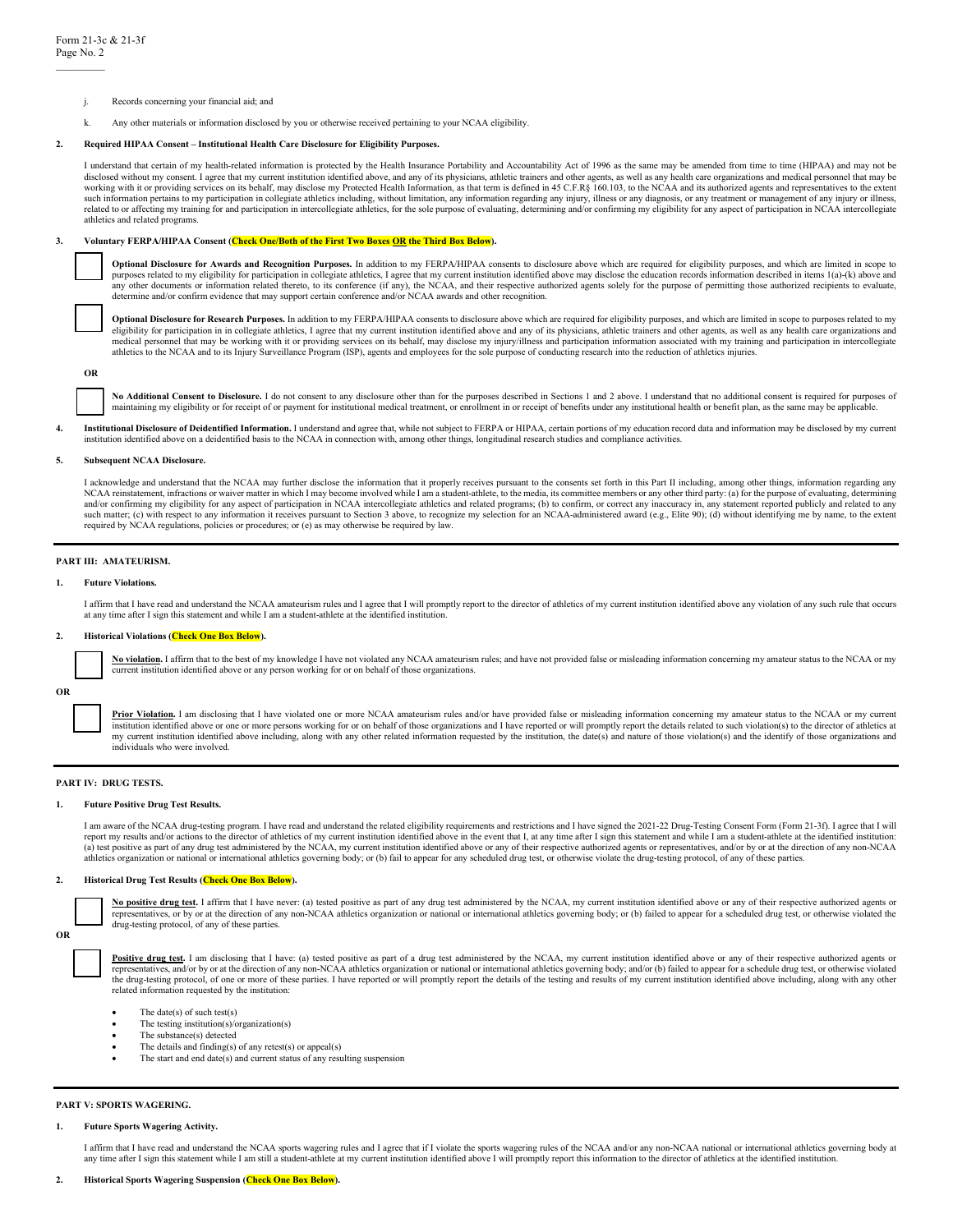$\mathcal{L}_\text{max}$ 

| No Sports Wagering-Related Suspension, I affirm that I have never been subject to any suspension related to a violation of any NCAA and/or non-NCAA national or international athletics governing body |
|--------------------------------------------------------------------------------------------------------------------------------------------------------------------------------------------------------|
| sports wagering rule.                                                                                                                                                                                  |

Sports Wagering-Related Suspension. I have been subject to a suspension related to a violation of NCAA and/or a non-NCAA national or international athletics governing body sports wagering rules and I have reported or will promptly report details of the testing and results of my current institution identified above including, along with any other related information requested by the institution:

- the suspending institution(s)/organization(s)
- the sport(s) wagered on and date(s)/location(s) of wagering activity
- the details and finding(s) of any appeal(s)
- the start and end date(s) and current status of such suspension(s)

#### **PART VI: ACADEMIC ELIGIBILITY INFORMATION (First-Year Only).**

I affirm that, to the best of my knowledge, all information provided to my current institution identified above by me or on my behalf and related to my academic eligibility including, without limitation, information pertai to test scores, high school attendance, completion of coursework and high school grades, is complete, valid and accurate.

#### **PART VII: OTHER PRIOR VIOLATIONS (Check One Box Below).**

Other than any violations that I have disclosed above in this form, or in a previous Student-Athlete Annual Statement form that I signed and delivered to my current institution identified above in a prior academic year, *I am not aware* that I have been involved at any time in any NCAA violations.

**OR**

☐ In addition any NCAA violations that I have disclosed above in this form, or in a previous Student-Athlete Annual Statement form that I signed and delivered to my current institution identified above in a prior academic year, I am aware that I have been involved with one or more other NCAA violations and I have reported or will promptly report the details related to such violation(s) to my current institution identified above including, along with any other related information requested by the institution:

- the date(s) and nature of those violation(s)
- copies of any communications or other documents or materials related to the violation(s)
- the start and end date(s) and current status of any related NCAA or institutional investigation
- the effective date and details pertaining to any resulting NCAA or institutional suspension or other penalty

#### **PART VIII: INFORMATION PERTAINING TO FUTURE TRANSFER.**

I consent and agree to disclose to authorized representatives of my current institution identified above any documents or information pertaining to my NCAA transfer eligibility and to allow authorized representative(s) of institution to disclose my transfer status, the information in this form and any other information that may be part of my education records pertaining to my NCAA transfer eligibility to its conference (if any), the NCAA, o NCAA member institutions and their respective authorized agents for the purposes of facilitating any future transfer that I may pursue.

#### **PART IX: TERMINATION/SURVIVABILITY OF STUDENT-ATHLETE STATEMENT.**

I understand that I may for any or no reason, by providing written notice of the same to the director of athletics at my current institution identified above, voluntarily terminate the effectiveness of this Student-Athlete Function and the agreements, consents and other representations contained in this form, with the understanding that any termination under this Part IX will automatically and simultaneously terminate my consents and other r eligibility to participate in NCAA collegiate athletics. Any termination attempted under this Part IX will be effective upon the receipt of the required notice by the identified institution's director of athletics.

NOTE: Notwithstanding anything to the contrary in this Statement, I agree that my consents and other representations described in Sections 1, 2 and 5 of Part II above will, solely for the purposes described in those *Sections, survive and remain effective even after any termination or expiration of this this Statement.* 

#### **PART X: STUDENT-ATHLETE SIGNATURE.**

I agree that I have had an adequate opportunity to read the entire content of this Student-Athlete Statement and to discuss the same and any questions I have with my director of athletics and other/or other advisors and my signature below reflects my understanding of and agreement with the same.

| Signature of student-athlete | Date |
|------------------------------|------|
|------------------------------|------|

*Signature of parent or legal guardian (if student-athlete is a minor)* Date

What to do with this form: Sign and return it to your director of athletics (or his or her designee) before your first competition. This form is to be kept in the director of athletics' office for six years.

**Any questions regarding this form should be referred to your director of athletics or your institution's NCAA compliance staff or you may contact the NCAA directly at 317-917-6222.** 

**OR**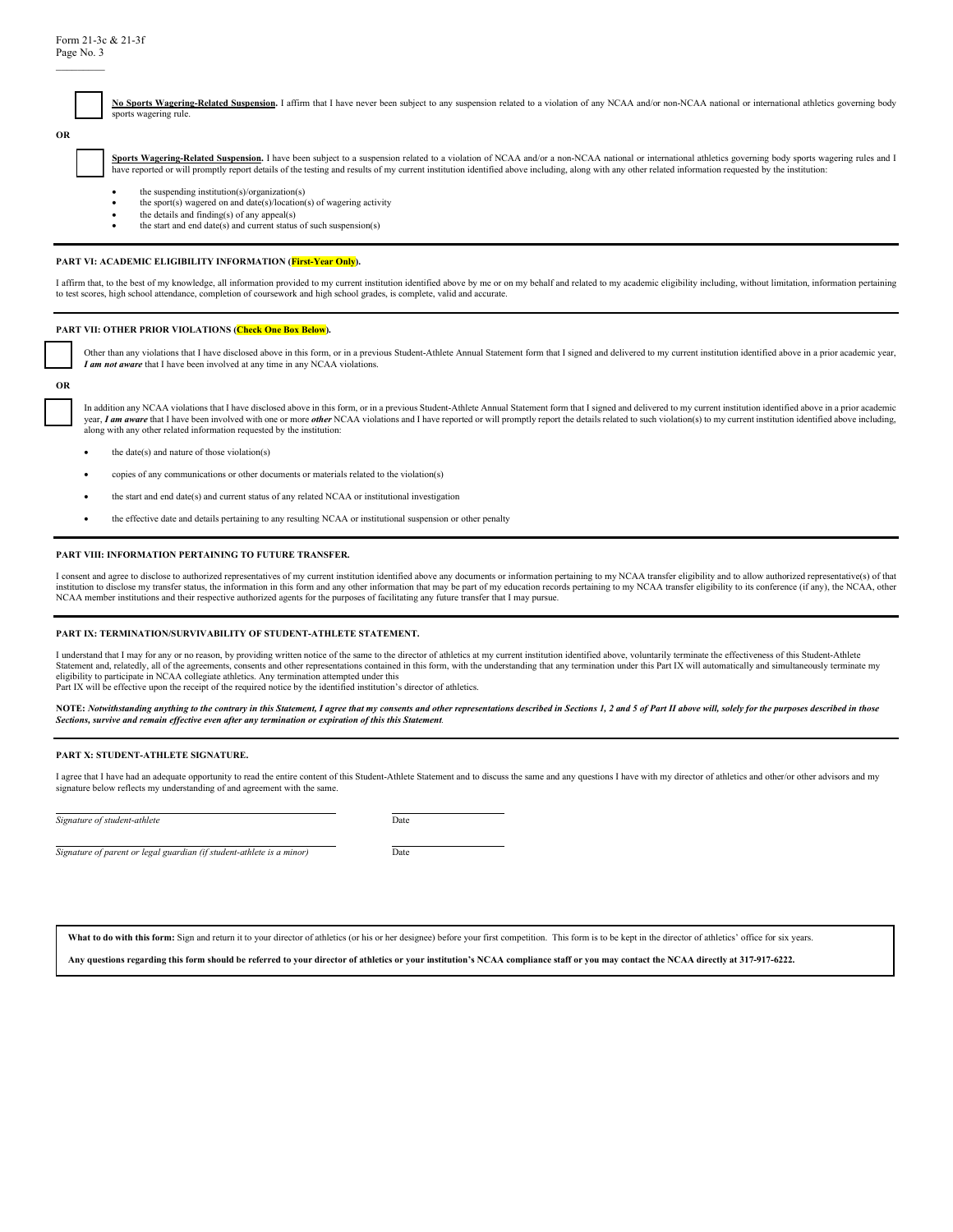| Form 21-3f        |                                                                                                  | Drug-Testing Consent - NCAA Division III                                                                                                                                                                                                                                                                                                                                                           | <b>Academic Year 2021-22</b> |
|-------------------|--------------------------------------------------------------------------------------------------|----------------------------------------------------------------------------------------------------------------------------------------------------------------------------------------------------------------------------------------------------------------------------------------------------------------------------------------------------------------------------------------------------|------------------------------|
| NCAA <sup>1</sup> | For:<br>Action:<br>Due date:<br><b>Required by:</b><br><b>Purpose:</b><br><b>Effective date:</b> | Student-athletes.<br>Sign and return to your director of athletics.<br>Before your institution's first competition.<br>NCAA Constitution 3.2.4.6 and NCAA Division III Bylaw 14.1.4.<br>To assist in certifying eligibility.<br>This consent form shall be effective from the date this document is signed and shall remain effective until a subsequent Drug-Testing Consent Form is<br>executed. |                              |

#### **Requirement to Sign Drug-Testing Consent Form.**

Name of student-athlete:  ${\rm Sport(s):}$ 

You must sign this form prior to competition in intercollegiate athletics per Constitution 3.2.4.6 and Bylaw 14.1.4. If you have any questions, you should discuss them with your director of athletics.

#### **Consent to Testing.**

You agree to allow the NCAA to test you in relation to any participation by you in any NCAA championship and in any postseason football game for drugs in the banned drug classes listed in Bylaw 31.2.3.1 (see attached).<br>Exa

#### **Consequences for a Positive Drug Test.**

By signing this form, you affirm that you are aware of the NCAA drug-testing program, which provides:

- 1. A student-athlete who tests positive for an NCAA banned drug will be declared ineligible (unless a medical exception is granted);
- 2. A student-athlete who tests positive for the use of a substance in a banned drug class other than cannabinoids and narcotics shall be withheld from competition in all sports for 365 days from the drug-test collection da and shall lose a year of eligibility. A student-athlete who tests positive for the use of a substance in the banned drug classes cannabinoids or narcotics shall be immediately declared ineligible and be withheld from competition for the next 50 percent of a season in all sports (50 percent of all contests or dates of competition in the season following the positive test);
- 3. A student-athlete who tests positive has an opportunity to appeal the sanction;
- 4. A student-athlete who tests positive a second time for the use of any substance in a banned drug class other than cannabinoids and narcotics shall lose all remaining regular season and postseason eligibility in all spor A student-athlete who tests positive a second time for the use of a substance in the drug classes cannabinoids or narcotics shall be withheld from competition for 365 days from the date of the test and shall lose a year of eligibility. A student-athlete who tests positive for the use of a substance in the drug classes cannabinoids and narcotics for the first time after having tested positive for the use of any substance in a banned drug othe
- 5. The penalty for missing a scheduled drug test is the same as the penalty for testing positive for the use of a substance in a banned drug class other than cannabinoids and narcotics;
- 6. A student-athlete who is found to have tampered with an NCAA drug test sample shall be charged with the loss of a minimum of two seasons of competition in all sports and shall remain ineligible for all regular season and postseason competition during the time period ending two calendar years (i.e., 730 days) from the date of the test; and
- 7. If a student-athlete transfers to a non-NCAA institution while ineligible because of a positive NCAA drug test and competes in collegiate competition within the prescribed penalty at a non-NCAA institution, the studentathlete will be ineligible for all NCAA regular season and postseason competition until the student-athlete does not compete in collegiate competition for the entirety of the prescribed penalty.

#### **Signatures.** By signing below, I consent:

1. To be tested by the NCAA in accordance with NCAA drug-testing policy, which provides among other things that:

- a. I will be notified of selection to be tested;
- b. I must appear for NCAA testing or be sanctioned for a positive drug test; and
- c. My urine sample collection will be observed by a person of my same gender;
- 2. To accept the consequences of a positive drug test or a breach of drug testing protocol;
- 3. To allow my drug test sample to be used by the NCAA drug testing laboratories for research purposes to improve drug testing detection; and
- 4. To allow disclosure of my drug testing results only for purposes related to eligibility for participation in NCAA competition.

I understand that if I sign this statement falsely or erroneously, I violate NCAA legislation on ethical conduct and will jeopardize my eligibility.

| Date                                            | Signature of student-athlete                        |     |
|-------------------------------------------------|-----------------------------------------------------|-----|
| Date                                            | Signature of parent (if student-athlete is a minor) |     |
| Name (please print)                             | Date of birth                                       | Age |
| Home address (street, city, state and zip code) |                                                     |     |

What to do with this form: Sign and return it to your director of athletics before your institution's first competition. This form is to be kept at the institution for six years.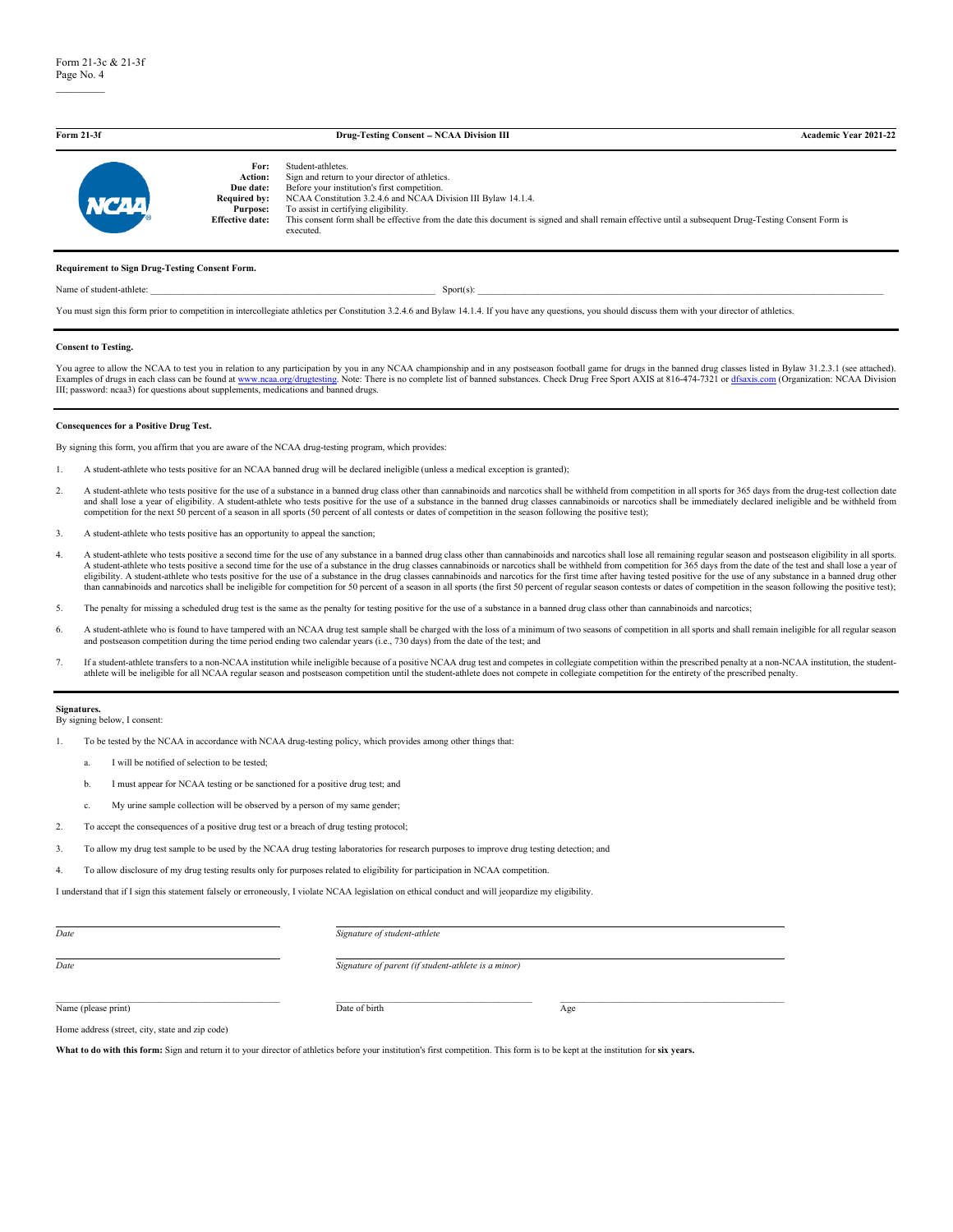$\mathcal{L}=\mathcal{L}$ 

#### **2021-22 NCAA Banned Substances**

NCAA Division I Bylaw 12 and NCAA Divisions II and III Bylaw 14 require that schools provide drug education to all student-athletes. The athletics director or athletics director's designee shall disseminate the list of ban drug classes to all student-athletes and educate them about products that might contain banned drugs. All student-athletes are to be notified the list may change during the academic year and that updates may be found on th NCAA website [\(ncaa.org\);](http://www.ncaa.org/) and informed of the appropriate athletics department procedures for disseminating updates to the list. It is the student-athlete's responsibility to check with the appropriate or designated athleti before using any substance.

#### **The NCAA bans the following drug classes:**

- 1. Stimulants.
- 2. Anabolic agents.
- 3. Alcohol and beta blockers (banned for rifle only).
- 4. Diuretics and masking agents.
- 5. Narcotics.
- 6. Cannabinoids.
- 7. Peptide hormones, growth factors, related substances and mimetics.
- 8. Hormone and metabolic modulators.
- 9. Beta-2 agonists.

Note: Any substance chemically/pharmacologically related to all classes listed above and with no current approval by any governmental regulatory health authority for human therapeutic use (e.g., drugs under pre-clinical or clinical development or discontinued, designer drugs, substances approved only for veterinary use) is also banned. The institution and the student-athlete shall be held accountable for all drugs within the banned-drug clas

#### **Substances and Methods Subject to Restrictions:**

- 1. Blood and gene doping.
- 2. Local anesthetics (permitted under some conditions).
- 3. Manipulation of urine samples.
- 4. Beta-2 agonists (permitted only by inhalation with prescription).
- 5. Tampering of urine samples.

#### **NCAA Nutritional/Dietary Supplements:**

Before consuming any nutritional/dietary supplement product, review the product and its label with your athletics department staff. Many nutritional/dietary supplements are contaminated with banned substances not **listed on the label.**

- 1. Nutritional/dietary supplements, including vitamins and minerals, are not well-regulated and may cause a positive drug test.
- 2. Student-athletes have tested positive and lost their eligibility using nutritional/dietary supplements.
- 3. Any product containing a nutritional/dietary supplement ingredient is taken at your own risk.

Athletics department staff should provide guidance to student-athletes about supplement use, including a directive to have any product checked by qualified staff members before consuming. The NCAA subscribes only to Drug<br>

#### **THERE IS NO COMPLETE LIST OF BANNED SUBSTANCES. Do not rely on this list to rule out any label ingredient.**

| <b>Drug Classes</b>              |                                                               | <b>Some Examples of Substances in Each Class</b>     |
|----------------------------------|---------------------------------------------------------------|------------------------------------------------------|
| <b>Stimulants</b>                | Amphetamine (Adderall)                                        | Methylhexanamine (DMAA; Forthane)                    |
|                                  | Caffeine (Guarana)                                            | Methylphenidate (Ritalin)                            |
|                                  | Cocaine                                                       | Mephedrone (bath salts)                              |
|                                  | Dimethylbutylamine (DMBA; AMP)                                | Modafinil                                            |
|                                  | Dimethylhexylamine (DMHA; Octodrine)                          | Octopamine                                           |
|                                  | Ephedrine                                                     | Phenethylamines (PEAs)                               |
|                                  | Heptaminol                                                    | Phentermine                                          |
|                                  | Hordenine                                                     | Synephrine (bitter orange)                           |
|                                  | Methamphetamine                                               |                                                      |
|                                  |                                                               |                                                      |
|                                  | Exceptions: Phenylephrine and Pseudoephedrine are not banned. |                                                      |
| <b>Anabolic Agents</b>           | Androstenedione                                               | Methasterone                                         |
|                                  | Boldenone                                                     | Nandrolone                                           |
|                                  | Clenbuterol                                                   | Norandrostenedione                                   |
|                                  | DHCMT (Oral Turinabol)                                        | Oxandrolone                                          |
|                                  | DHEA (7-Keto)                                                 | SARMS [Ligandrol (LGD-4033); Ostarine; RAD140; S-23] |
|                                  | Drostanolone                                                  | Stanozolol                                           |
|                                  | Epitrenbolone                                                 | Stenbolone                                           |
|                                  | Etiocholanolone                                               | Testosterone                                         |
|                                  | Methandienone                                                 | Trenbolone                                           |
|                                  |                                                               |                                                      |
| <b>Alcohol and Beta Blockers</b> | Alcohol                                                       | Pindolol                                             |
| (banned for rifle only)          | Atenolol                                                      | Propranolol                                          |
|                                  | Metoprolol                                                    | Timolol                                              |
|                                  | Nadolol                                                       |                                                      |
|                                  |                                                               |                                                      |
|                                  |                                                               |                                                      |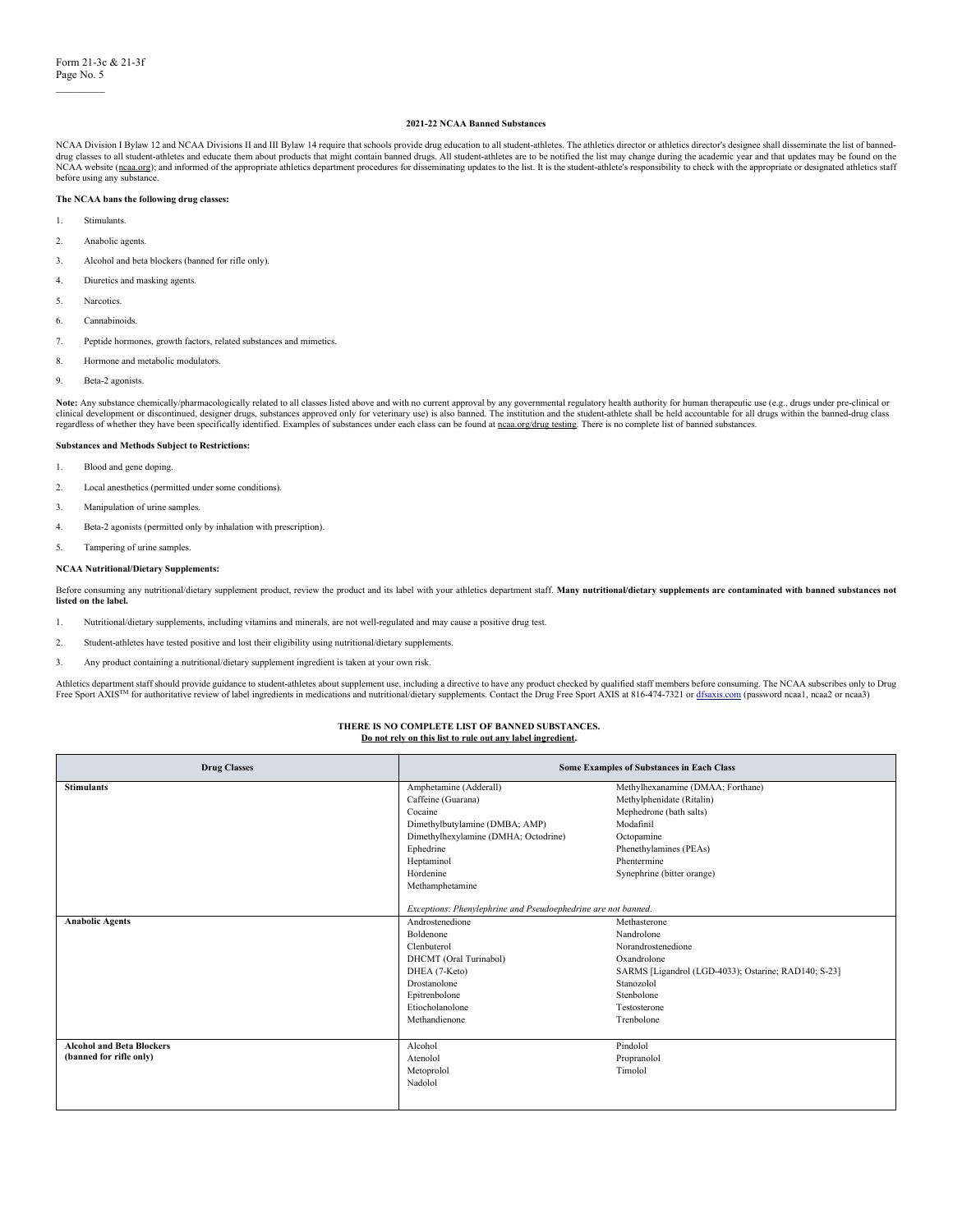$\mathcal{L}=\mathcal{L}$ 

| <b>Drug Classes</b>                                               |                                                                                                                                                                                                                             | Some Examples of Substances in Each Class                                        |
|-------------------------------------------------------------------|-----------------------------------------------------------------------------------------------------------------------------------------------------------------------------------------------------------------------------|----------------------------------------------------------------------------------|
| <b>Diuretics and Masking Agents</b>                               | Bumetanide<br>Chlorothiazide<br>Furosemide<br>Hydrochlorothiazide                                                                                                                                                           | Probenecid<br>Spironolactone (canrenone)<br>Triameterene<br>Trichlormethiazide   |
|                                                                   | Exceptions: Finasteride is not banned.                                                                                                                                                                                      |                                                                                  |
| <b>Narcotics</b>                                                  | Buprenorphine<br>Dextromoramide<br>Diamorphine (heroin)<br>Fentanyl, and its derivatives<br>Hydrocodone<br>Hydromorphone<br>Methadone                                                                                       | Morphine<br>Nicomorphine<br>Oxycodone<br>Oxymorphone<br>Pentazocine<br>Pethidine |
| Cannabinoids                                                      | Marijuana<br>Synthetic cannabinoids (Spice; K2; JWH-018; JWH-073)<br>Tetrahydrocannabinol (THC)                                                                                                                             |                                                                                  |
| Peptide Hormones, growth factors, related substances and mimetics | Growth hormone (hGH)<br>Human Chorionic Gonadotropin (hCG)<br>Erythropoietin (EPO)<br>Exceptions: Insulin, Synthroid and Forteo are not banned.                                                                             | IGF-1 (colostrum; deer antler velvet)<br>Ibutamoren (MK-677)                     |
| <b>Hormone and Metabolic Modulators</b>                           | Aromatase Inhibitors [Anastrozole (Arimidex); ATD (androstatrienedione); Formestane; Letrozole]<br>Clomiphene (Clomid)<br>Fulvestrant<br>GW1516 (Cardarine; Endurobol)<br>SERMS [Raloxifene (Evista); Tamoxifen (Nolvadex)] |                                                                                  |
| <b>Beta-2 Agonists</b>                                            | Bambuterol<br>Formoterol<br>Higenamine                                                                                                                                                                                      | Norcoclaurine<br>Salbutamol<br>Salmeterol                                        |

**Any substance that is chemically related to one of the above classes, even if it is not listed as an example, is also banned.** 

It is your responsibility to check with the appropriate or designated athletics staff before using any substance. Many nutritional/dietary supplements are contaminated with banned substances not listed on the<br>label.

Information about ingredients in medications and nutritional/dietary supplements can be obtained by contacting Drug Free Sport AXIS at 816-474-7321 o[r dfsaxis.com](https://dfsaxis.com/users/login) (password ncaa1, ncaa2 or ncaa3).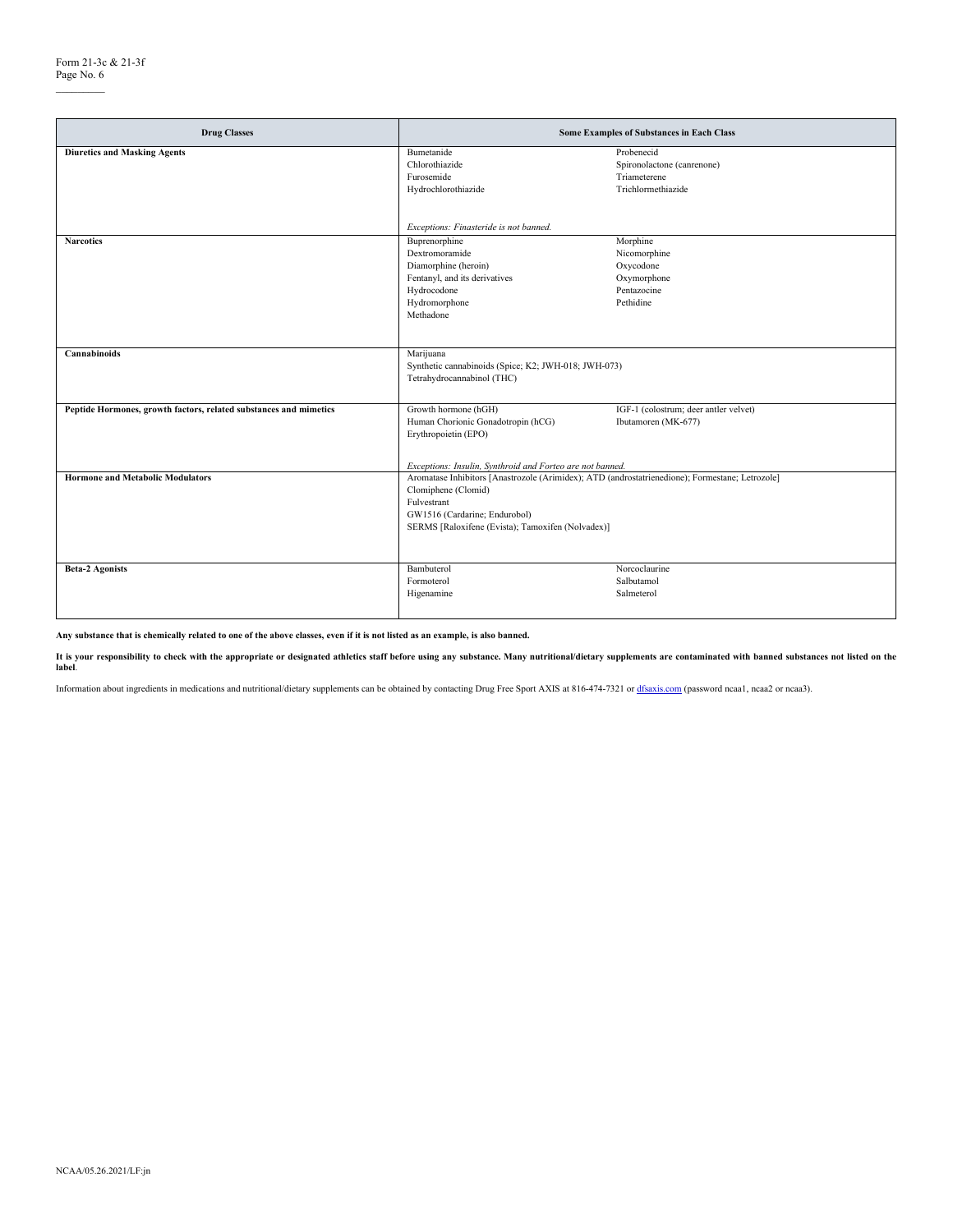

### **NCAA BYLAW 14.5.5.1.1**

Any student-athlete that **practices** at a Division III institution must be academically eligible upon transfer to immediately be eligible at another institution. This rule requires that student-athletes be academically eligible immediately upon transfer if she or he **practiced at any time** at a Division III institution (in either the traditional or the non-traditional segment).

### *Example No. 1*:

A baseball player participates in the fall non-traditional segment, becomes academically ineligible and then transfers midyear to another Division III institution. This student-athlete would have to serve a year in residence before competing at the second institution.

### *Example No. 2*:

A basketball student-athlete participates in a preseason tryout, but does not make the team and does not participate after the first opportunity to compete. That student-athlete then transfers at the end of the term academically ineligible. This student would be required to sit a year in residence before competition, because they participated **(practiced)** at a Division III institution.

### **WHAT SHOULD YOU DO?**

- Understand the rule and the consequences of participating at your institution. Understand that by participating in even one single minute of practice, you will be required to meet academic eligibility standards if you ever hope to compete in intercollegiate athletics again at any point in the future.
- Ask questions of your coach or your athletic compliance officer. If you are not sure about the rule or what it could potentially mean to you in regard to your opportunity to compete in intercollegiate athletics in the future, make sure you have all of the facts before you practice at your institution for the first time.
- Meet the academic eligibility standards at your institution. This should always be your first priority. Keep in mind that your academic progress at your current institution will now be used to evaluate your future participation opportunities in intercollegiate athletics, regardless of whether you have or have not exhausted a season of eligibility.

### **ACKNOWLEDGEMENT**

\_\_\_\_\_\_\_\_\_\_\_\_\_\_\_\_\_\_\_\_\_\_\_\_\_\_\_\_\_\_\_\_\_\_\_\_\_\_\_\_\_

I have read this document concerning NCAA BYLAW 14.5.5.1.1, and I understand the ramifications of practicing in intercollegiate athletics at my institution.

\_\_\_\_\_\_\_\_\_\_\_\_\_\_\_\_\_\_\_\_\_\_\_\_\_\_\_\_\_\_\_\_\_\_\_\_\_\_\_\_\_ \_\_\_\_\_\_\_\_\_\_\_\_\_\_\_\_\_\_\_\_\_\_\_\_\_\_

Print Name **Date** 

**Signature**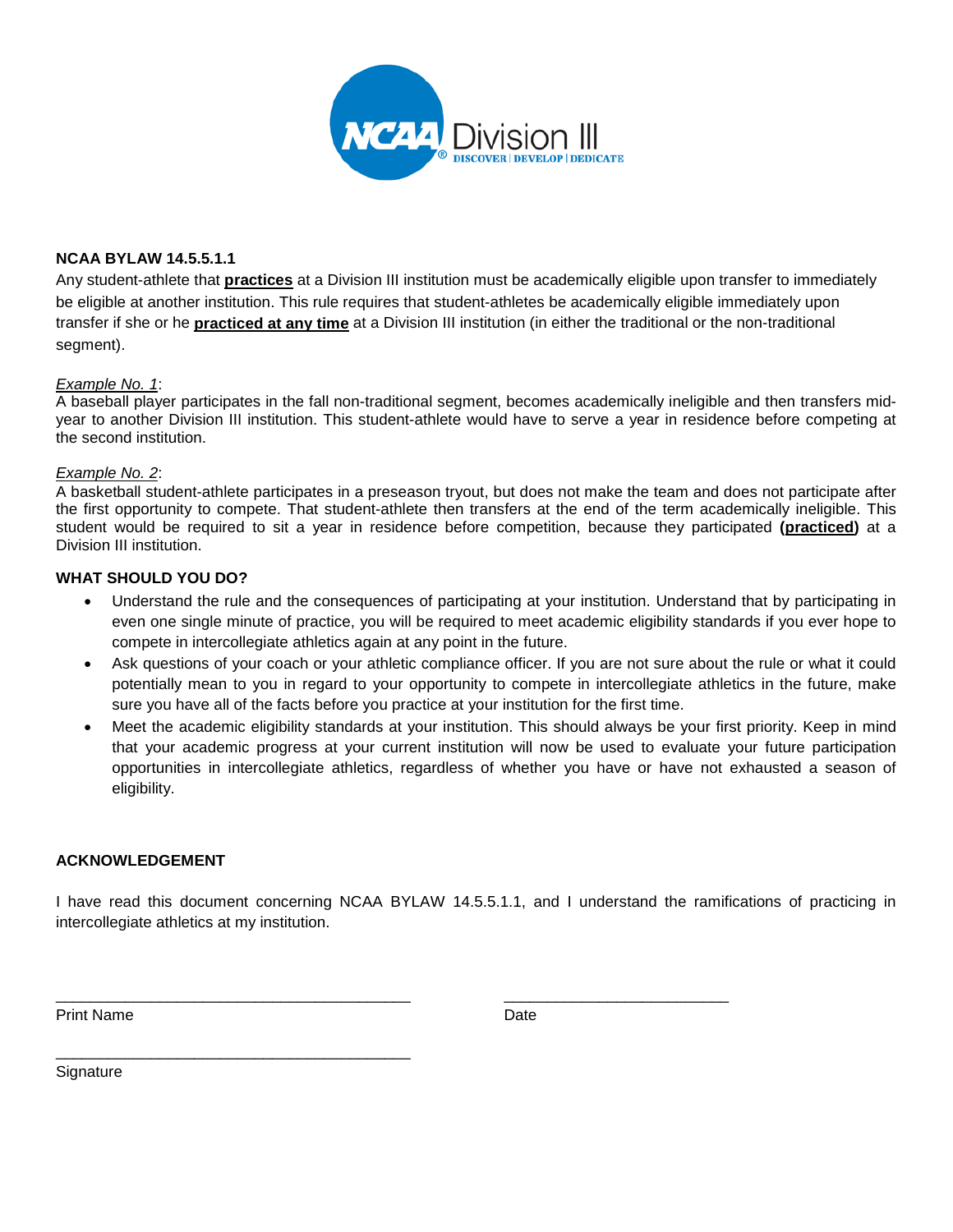

## **NCAA Summary of Regulations – Amateurism**

| 1. | Have you ever signed a contract with a professional team, retained an agent, entered the             |
|----|------------------------------------------------------------------------------------------------------|
|    | professional draft or been drafted by a professional team?<br>Yes<br><b>No</b>                       |
|    |                                                                                                      |
| 2. | Have you ever taken pay, agreed to compete (verbally or in writing), or competed                     |
|    | with a professional team?<br>Yes<br>No                                                               |
|    |                                                                                                      |
| 3. | Have you ever accepted prize money, transportation, or other benefits from an agent?<br>Yes<br>No    |
| 4. | Have you ever used your athletics skill for pay (other than for lessons)?<br>Yes<br><b>No</b>        |
| 5. | Have you ever participated on a team that professional players also played on with you?<br>Yes<br>No |
| 6. | Yes<br>Have you ever tried out for a professional team?<br>No                                        |
|    | Date:                                                                                                |
| 7. | Have you ever practiced with a professional team?<br>Yes<br>No                                       |
|    | If yes, what team and when? __                                                                       |

### **ACKNOWLEDGEMENT**

\_\_\_\_\_\_\_\_\_\_\_\_\_\_\_\_\_\_\_\_\_\_\_\_\_\_\_\_\_\_\_\_\_\_\_\_\_\_\_\_\_

I understand that providing false information will jeopardize my eligibility and will result in revocation of participation in intercollegiate athletics as well as the forfeiture of all contests which I participate in. If I am found ineligible, my actions will also affect my team as penalties will be imposed to my team both in conference and post-season play.

\_\_\_\_\_\_\_\_\_\_\_\_\_\_\_\_\_\_\_\_\_\_\_\_\_\_\_\_\_\_\_\_\_\_\_\_\_\_\_\_\_ \_\_\_\_\_\_\_\_\_\_\_\_\_\_\_\_\_\_\_\_\_\_\_\_\_\_

Print Name Date

Signature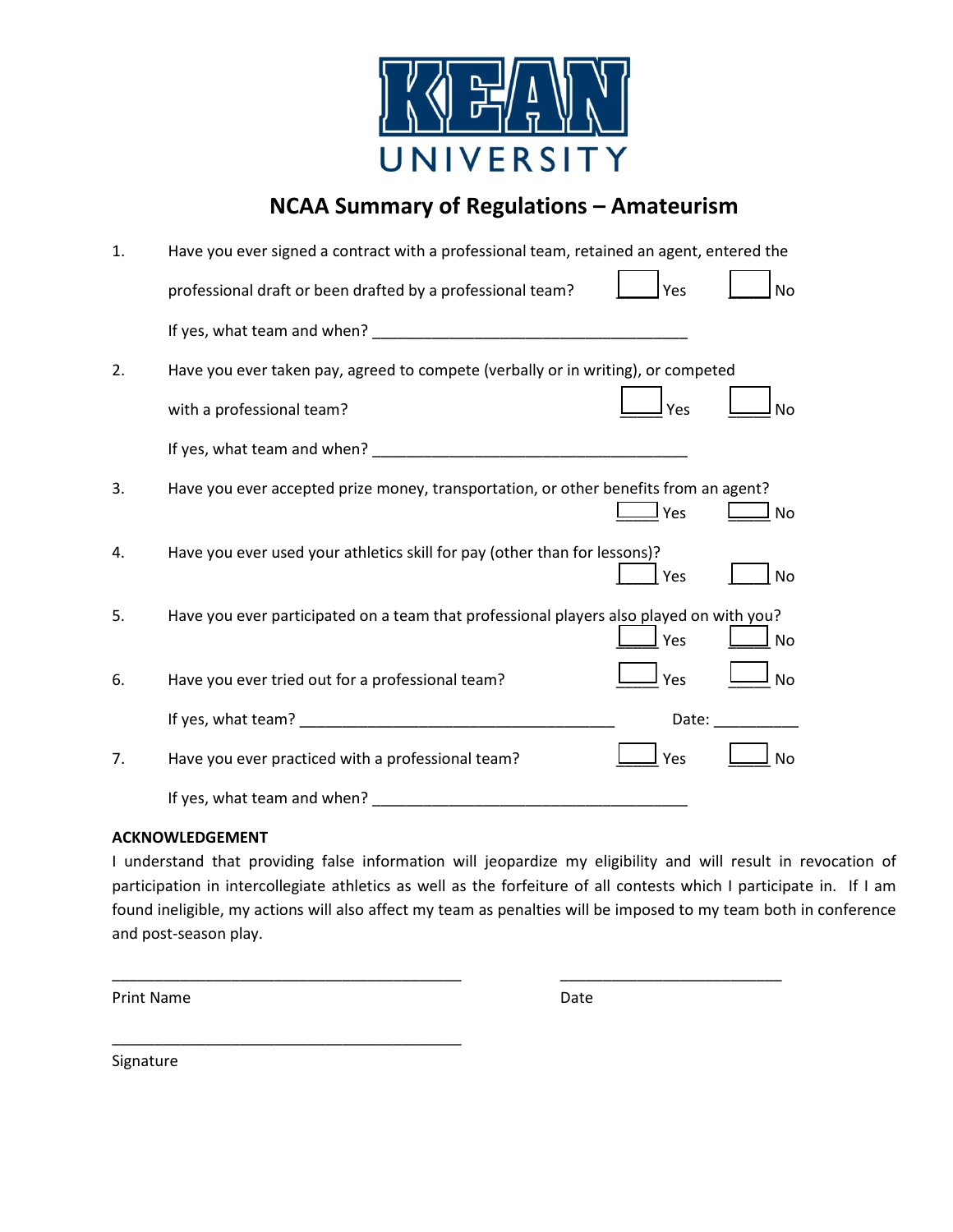Please list any outside team or event that you participated in that involved organized sports outside of high school and collegiate play (ie: summer team, club team, indoor league, tournament, professional academy team, etc.)

| Date                          | Team |
|-------------------------------|------|
|                               |      |
|                               |      |
|                               |      |
|                               |      |
|                               |      |
|                               |      |
|                               |      |
|                               |      |
| the control of the control of |      |
|                               |      |
|                               |      |
|                               |      |
|                               |      |
|                               |      |

Please list any semesters (Fall or Spring) that you were not in college and what you were doing while not in school (working, traveling, etc.)

\_\_\_\_\_\_\_\_

 $\overline{\phantom{0}}$ 

 $\overline{\phantom{0}}$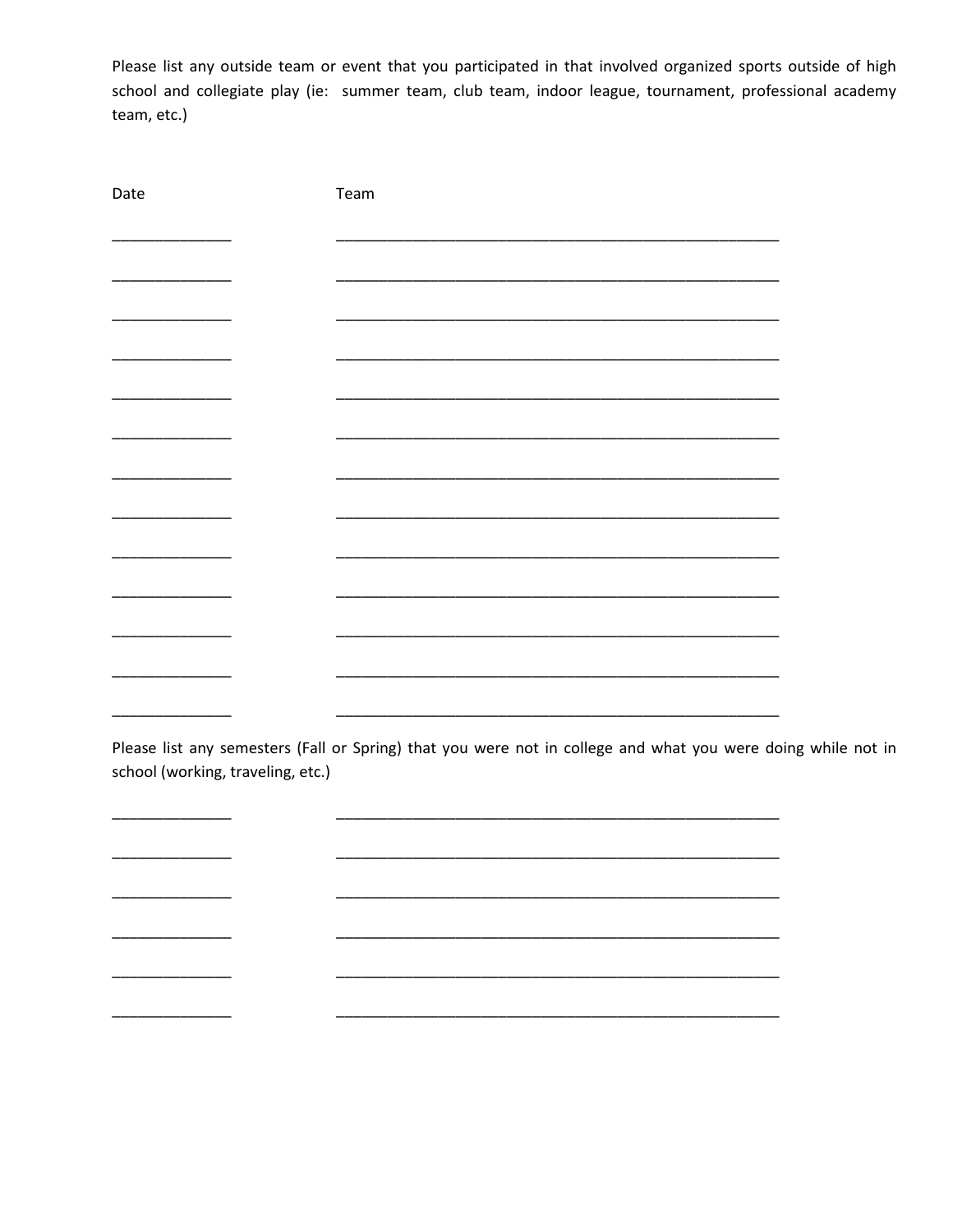# **KEAN UNIVERSITY & NEW JERSEY ATHLETIC CONFERENCE REGULATIONS**

## **CODE OF CONDUCT**

The NCAA, the New Jersey Athletic Conference and Kean University promote good sportsmanship by student-athletes, coaches, staff and spectators. We request your cooperation by supporting participants and officials in a positive manner. Profanity, racist, sexist or homophobic comments or other intimidating actions directed at officials, student-athletes, coaches, team representative or spectators will not be tolerated and are grounds for removal from the site of competition.

## **KEAN UNIVERSITY STUDENT-ATHLETE HAZING POLICY**

The Kean University hazing policy is found here. <https://www.kean.edu/offices/policies/hazing-policy>

I understand the provisions contained herein and agree to them as a condition of my participation in intercollegiate athletics at Kean University.

## **NJAC STUDENT-ATHLETE ELIGIBLITY STATEMENT (AS AMENDED BY KEAN UNIVERSITY REGULATIONS)**

I understand that I must successfully complete a minimum of 24 credits each academic year (utilizing the fall and spring semesters as well as the summer & winter sessions), and attain a minimum 1.6 (freshmen), 1.8 (sophomore) or 2.0 (junior, senior and graduate student) grade point average in order to maintain my athletics eligibility. Student-athletes who enroll \*mid-year or have transferred into Kean University midyear, must complete 12 credits by the fall semester using the winter, spring and summer session.

If I fail to complete 24 credits, I may apply for a waiver of this requirement one time in my four years of eligibility, provided I have attained the minimum grade point average for my selected year and completed a minimum of 12 credits. This waiver is not transferable to any other institution for eligibility purposes and is based upon approval of the administration. I must also be in good academic standing with Kean University, meeting satisfactory progress requirements as per the Kean University Handbook. **If at any time during the academic year, I fall below the appropriate GPA standard, I will immediately become ineligible to practice and compete in intercollegiate athletics.**

## **KEAN UNIVERSITY ACADEMIC INTEGRITY POLICY**

I understand that I must abide by the Academic Integrity Policies of Kean University as spelled out in the Academic Integrity Policy document.<https://www.kean.edu/academic-integrity> Failure to adhere to the stated policies can render me ineligible to play or compete as determined by the University and/or the Athletic Department administration.

**I have read the information above and confirm the above statements, Accepted and agreed.**

**\_\_\_\_\_\_\_\_\_\_\_\_\_\_\_\_\_\_\_\_\_\_\_\_\_\_\_\_\_\_\_\_\_\_\_\_\_\_\_\_\_\_\_ \_\_\_\_\_\_\_\_\_\_\_\_\_\_\_\_\_\_\_\_\_\_** 

**\_\_\_\_\_\_\_\_\_\_\_\_\_\_\_\_\_\_\_\_\_\_\_\_\_\_\_\_\_\_\_\_\_\_\_\_\_\_\_\_\_\_ \_\_\_\_\_\_\_\_\_\_\_\_\_**

**Full Name Kean Student ID Number**